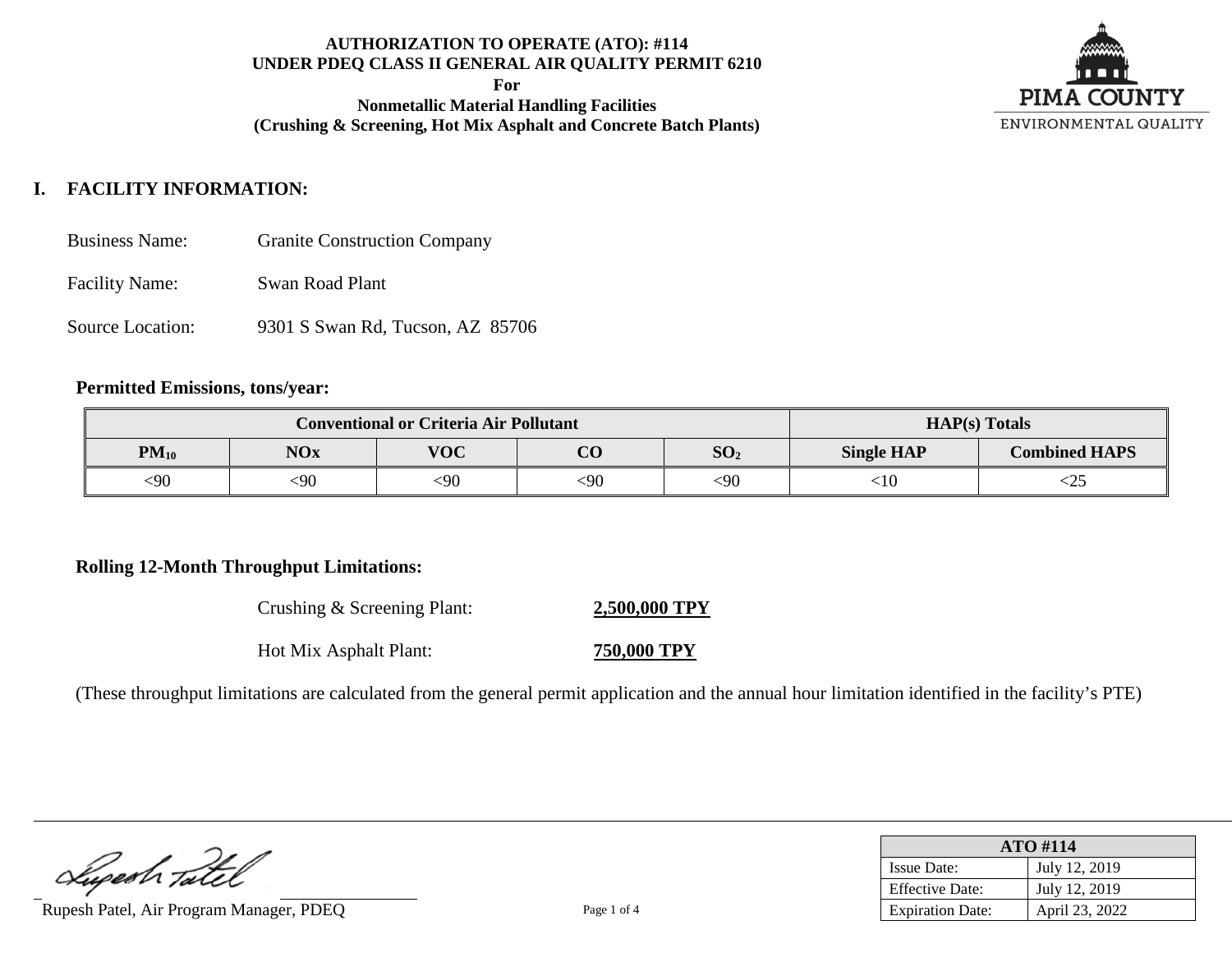**For**

**Nonmetallic Material Handling Facilities (Crushing & Screening, Hot Mix Asphalt and Concrete Batch Plants)**



## **II. AUTHORIZED EQUIPMENT:**

Equipment, operations, and activities for which emissions are allowed by the general permit are as follows:

#### **Table 1: Section 3 of the Permit – NSPS for Nonmetallic Mineral Processing Plants Affected Facilities:**

| <b>Source Equipment</b><br>ID <sup>1</sup> | <b>Type of Equipment</b>              | <b>Manufacturer</b> | <b>Model</b> | <b>Serial</b><br><b>Number</b> | <b>Maximum Rated</b><br>Capacity | <b>Manufacturer</b><br>Date | $\geq$<br>4/22/2008 | <b>Opacity</b><br>Limit<br>$\frac{0}{0}$ |  |  |
|--------------------------------------------|---------------------------------------|---------------------|--------------|--------------------------------|----------------------------------|-----------------------------|---------------------|------------------------------------------|--|--|
|                                            | <b>Primary Crusher/Scalping Plant</b> |                     |              |                                |                                  |                             |                     |                                          |  |  |
| 82-1501                                    | Screen                                | Unknown             | $4'$ X 12'   | Unknown                        | 626 TPH                          | 1994                        | No                  | 10                                       |  |  |
| 82-1502                                    | Screen                                | Unknown             | $20'$ X $8'$ | Unknown                        | 693 TPH                          | 1994                        | N <sub>0</sub>      | 10                                       |  |  |
| 82-1503                                    | Screen                                | Unknown             | $20'$ X $8'$ | Unknown                        | 693 TPH                          | 1994                        | No                  | 10                                       |  |  |
| 90-024                                     | Jaw Crusher                           | Cedarapids          | 30 X 42      | 90-024                         | <b>600 TPH</b>                   | 1/1/1992                    | N <sub>o</sub>      | 15                                       |  |  |
| <b>Mineral Aggregate Plant</b>             |                                       |                     |              |                                |                                  |                             |                     |                                          |  |  |
| 82-1504                                    | Screen                                | Unknown             | $20'$ X 6'   | Unknown                        | <b>464 TPH</b>                   | 1994                        | No                  | 10                                       |  |  |
| 81-210                                     | Crusher                               | Unknown             | Unknown      | Unknown                        | 275 TPH                          | 1994                        | No                  | 15                                       |  |  |
| 81-211                                     | Crusher                               | Unknown             | Unknown      | Unknown                        | <b>275 TPH</b>                   | 1994                        | N <sub>0</sub>      | 15                                       |  |  |
| 82-1505                                    | Screen                                | Unknown             | $20'$ X 6'   | Unknown                        | <b>464 TPH</b>                   | 1994                        | N <sub>o</sub>      | 10                                       |  |  |
| 82-1506                                    | Screen                                | Unknown             | $20'$ X 6'   | Unknown                        | <b>464 TPH</b>                   | 1994                        | N <sub>0</sub>      | 10                                       |  |  |
| <b>Tertiary Crushing Plant</b>             |                                       |                     |              |                                |                                  |                             |                     |                                          |  |  |
| 81-041                                     | Vertical Shaft Impact<br>Crusher      | Kanica              | 105          | 105139                         | <b>600 TPH</b>                   | 1994                        | No                  | 15                                       |  |  |

<sup>1</sup> Specific equipment identified in the permit application as needing an ATO. All equipment listed in the permit application is subject to the provisions of this general permit.

Superh Tatel

Rupesh Patel, Air Program Manager, PDEQ Page 2 of 4

| <b>ATO#114</b>          |                |  |  |
|-------------------------|----------------|--|--|
| <b>Issue Date:</b>      | July 12, 2019  |  |  |
| <b>Effective Date:</b>  | July 12, 2019  |  |  |
| <b>Expiration Date:</b> | April 23, 2022 |  |  |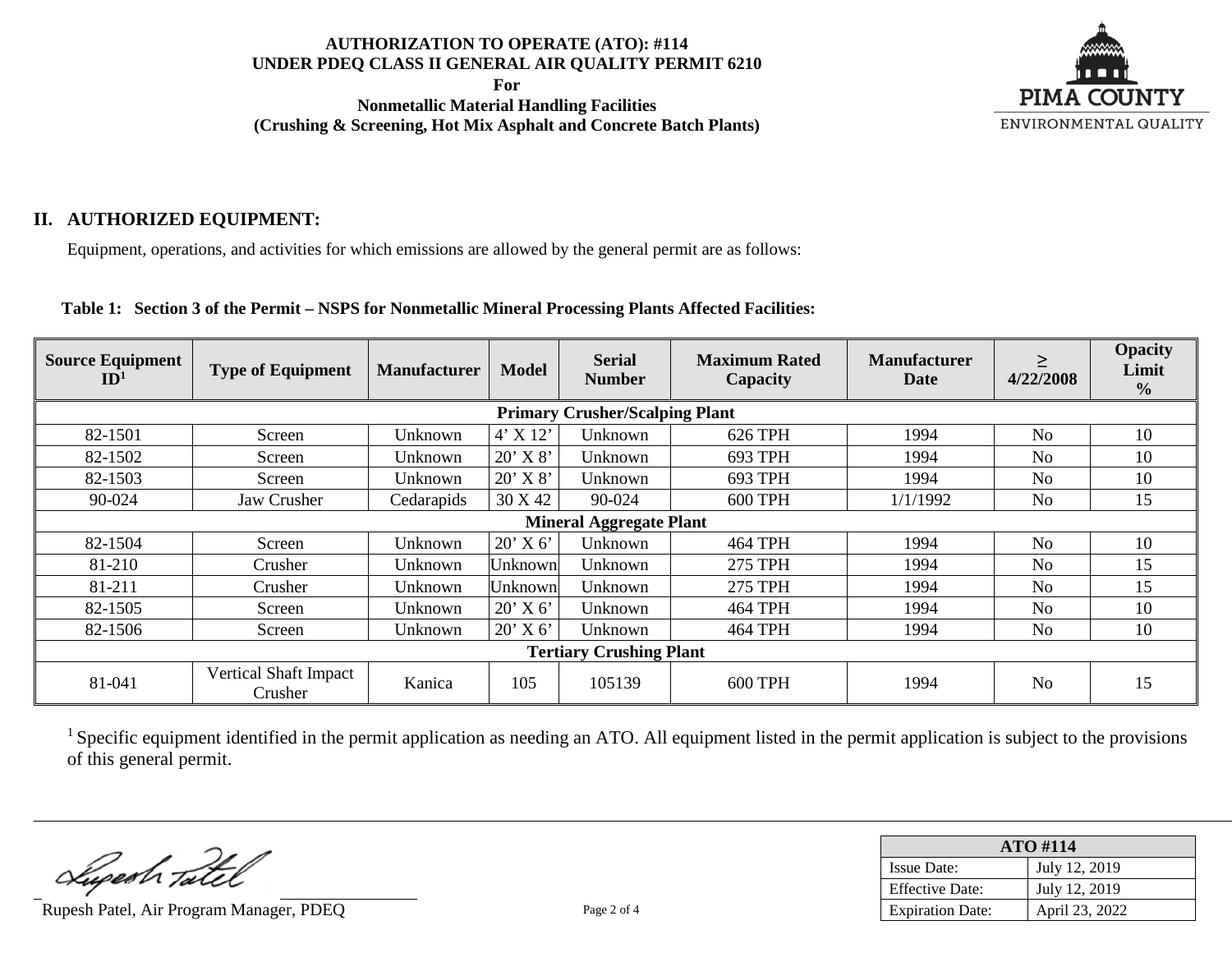**For**

**Nonmetallic Material Handling Facilities (Crushing & Screening, Hot Mix Asphalt and Concrete Batch Plants)**



**Table 2: Section 4 of the Permit – Standards of Performance for Non-NSPS Gravel or Crushed Stone Processing Plants:**

| <b>Source</b><br>Equipment $ID1$ | <b>Type of Equipment</b>              | <b>Manufacturer</b> | <b>Model</b>      | <b>Serial Number</b> | <b>Maximum Rated</b><br>Capacity | <b>Manufacturer</b><br>Date | <b>Opacity</b><br>Limit<br>$\frac{0}{0}$ |  |
|----------------------------------|---------------------------------------|---------------------|-------------------|----------------------|----------------------------------|-----------------------------|------------------------------------------|--|
|                                  | <b>Primary Crusher/Scalping Plant</b> |                     |                   |                      |                                  |                             |                                          |  |
| 82-085                           | Screen                                | El Jay              | $6'$ x 20' 3-deck | Unknown              | <b>800 TPH</b>                   | 2/1983                      | 20                                       |  |
| 81-208                           | Crusher                               | Unknown             | 18'' X 24''       | Unknown              | 165 TPH                          | 1962                        | 20                                       |  |
|                                  | <b>Secondary Crushing Circuit</b>     |                     |                   |                      |                                  |                             |                                          |  |
| 81-041                           | Cone Crusher                          | <b>Symons</b>       | Std. 54"          | 40981                | <b>250 TPH</b>                   | 1978                        | 20                                       |  |
| 82-115                           | 3-Deck Screen                         | Cedarapids          | 5163-26           | Unknown              | <b>275 TPH</b>                   | 1978                        | 20                                       |  |
| <b>Aggregate Base Plant</b>      |                                       |                     |                   |                      |                                  |                             |                                          |  |
| 85-216                           | Lime Silo                             | Unknown             | 50 Ton            | Unknown              | 5.5 TPH                          | 1975                        | 20                                       |  |

<sup>1</sup> Specific equipment identified in the permit application as needing an ATO. All equipment listed in the permit application is subject to the provisions of this general permit.

Rupesh Tatel<br>Rupesh Patel, Air Program Manager, PDEQ Page 3 of 4

| <b>ATO#114</b>          |                |  |  |
|-------------------------|----------------|--|--|
| <b>Issue Date:</b>      | July 12, 2019  |  |  |
| <b>Effective Date:</b>  | July 12, 2019  |  |  |
| <b>Expiration Date:</b> | April 23, 2022 |  |  |